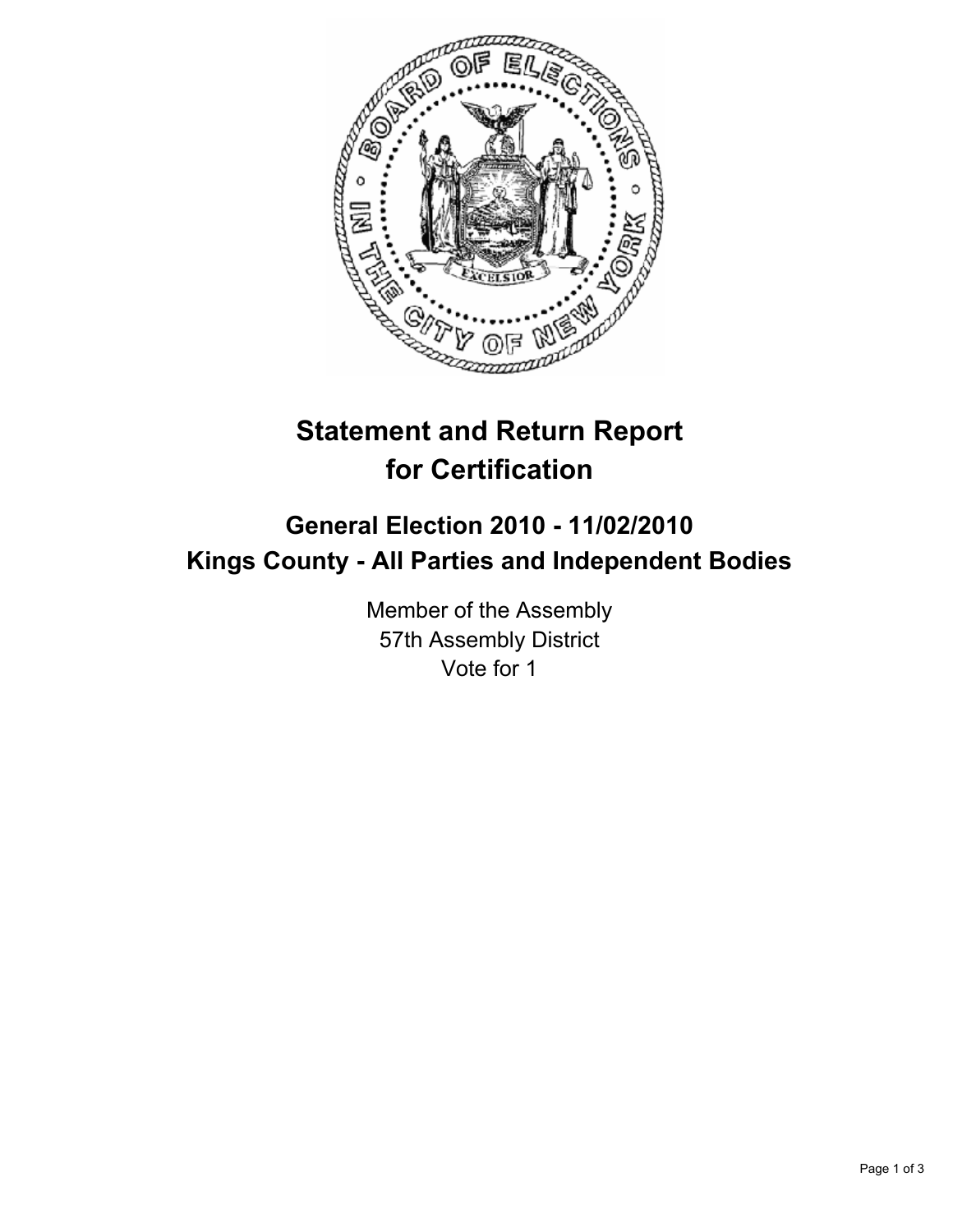

## **Assembly District 57**

| <b>PUBLIC COUNTER</b>                | 27,307 |
|--------------------------------------|--------|
| <b>EMERGENCY</b>                     | 0      |
| <b>ABSENTEE/MILITARY</b>             | 464    |
| <b>AFFIDAVIT</b>                     | 867    |
| <b>Total Ballots</b>                 | 28,734 |
| HAKEEM S JEFFRIES (DEMOCRATIC)       | 21,577 |
| FRANCIS J VOYTICKY (REPUBLICAN)      | 652    |
| HAKEEM S JEFFRIES (WORKING FAMILIES) | 4,322  |
| CARLTON BUSH (WRITE-IN)              | 1      |
| DENNIS JUKOFIKY (WRITE-IN)           | 1      |
| EDWARD ALLE (WRITE-IN)               | 1      |
| ELIAS WEIR (WRITE-IN)                | 1      |
| FRED DESTROY (WRITE-IN)              | 1      |
| KENDRA J. ROSS (WRITE-IN)            | 1      |
| LISA MURKOWSKI (WRITE-IN)            |        |
| LOU REED (WRITE-IN)                  | 1      |
| VASSILY FEDORHANKE (WRITE-IN)        | 1      |
| <b>Total Votes</b>                   | 26,560 |
| Unrecorded                           | 2,174  |